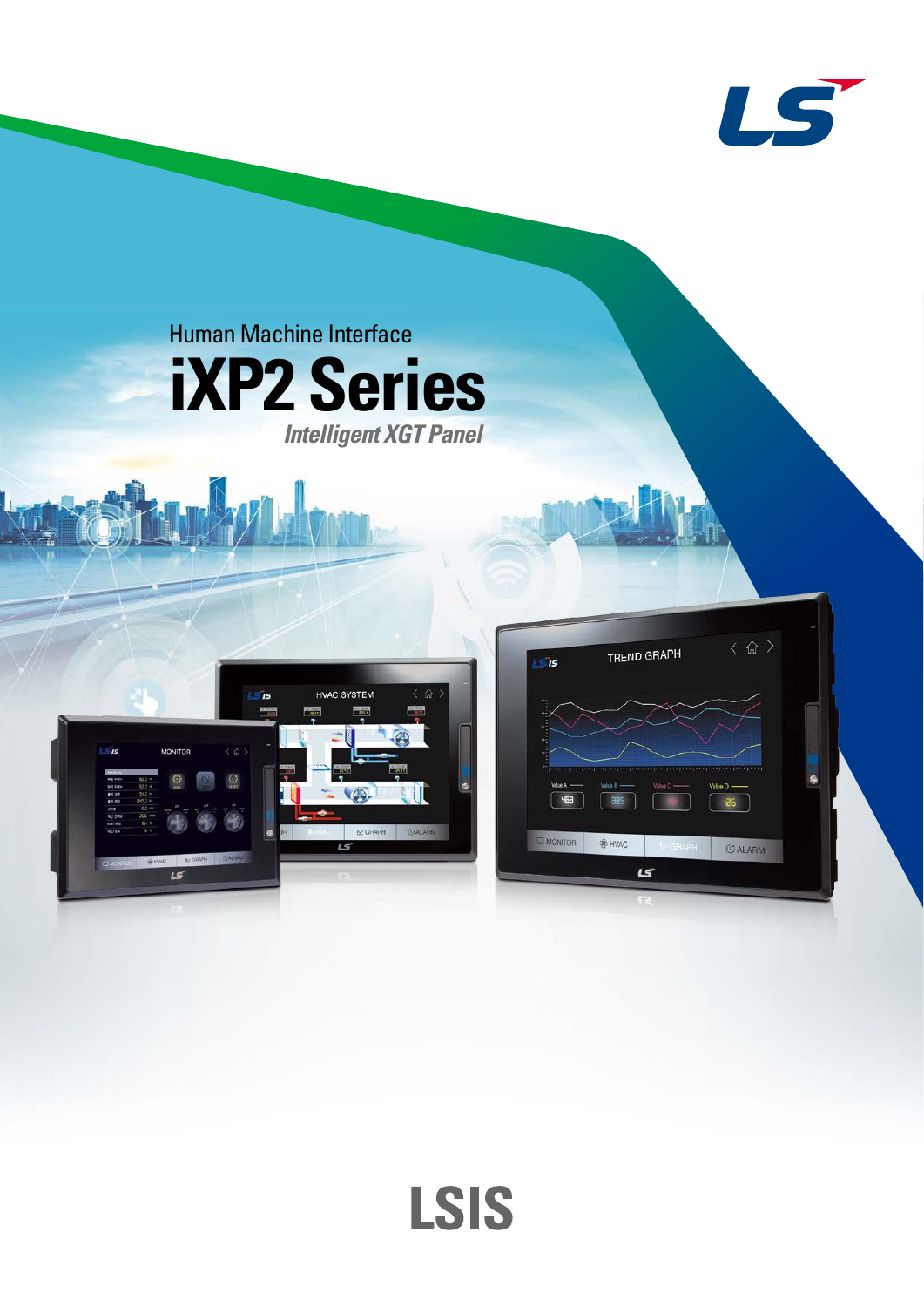# High functionality, user friendly and robust choice for your system, **iXP2**



# **iXP2 provides optimal performance for all industrial sites.**

## **• Responsive touch screen**

Use touch screen either with bare hands or with gloves.

## Dual-Core CPU offers high-speed communication and processing

Better performance than ever with enhanced serial communication, CPU processing, memory access and vector/ raster graphic processing

#### Multiple interface methods to cope with the Internet of Things

Ethernet 2ch., HDMI / Audio output, USB host / device, multimedia (video) \*Multimedia function scheduled for release in '18.10

## Multi-touch and gesture-control screens

Multi-touch maximizes operating stability and safety. Use gesture-control to view logging trend graphs and to change screens.

## Robust IP66 aluminum frame

Reinforced protection against water and dust. Conforms to NEMA 4X standard.

 $\bullet$  One to one interchangeability with existing iXP series

Offers equivalent panel cut to iXP.

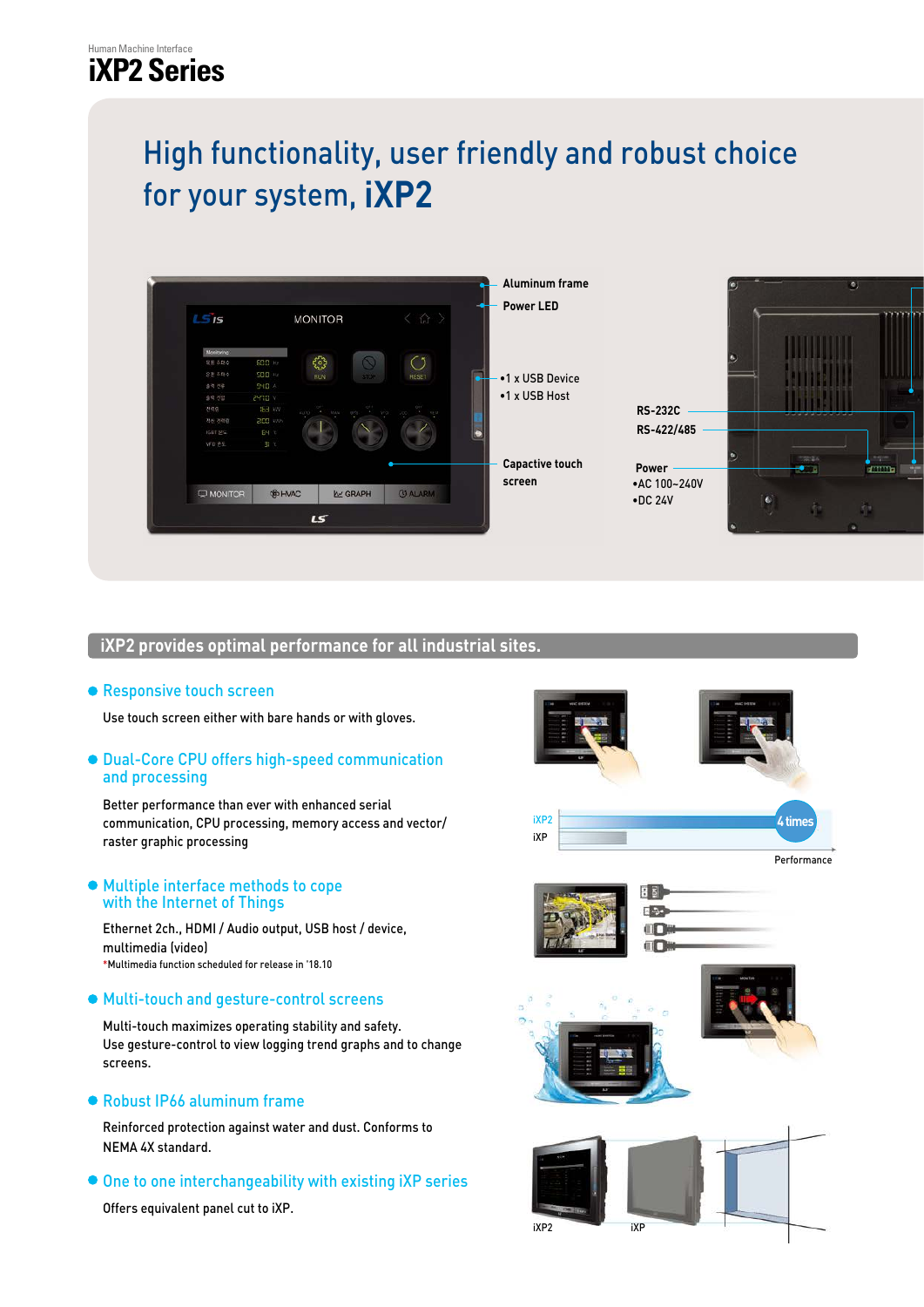

# **iXP2 provides optimal system with Multi-touch, Dual screen.**

#### **• Screen gesture**

Flick to change screens. No extra switching button is needed to change screens.

#### **Object gesture**

Select the object you want and then swipe and flick it.

#### **Object list**

- •Logging trend graph
- •View logging history
- •View history alarms

#### ● Multi-touch

Use multi-touch to protect your system from undesired errors.





#### Dual monitor mode and extension mode

Increase your convenience by duplicating or extending your screens. \*Extension display mode scheduled for release in '18.09